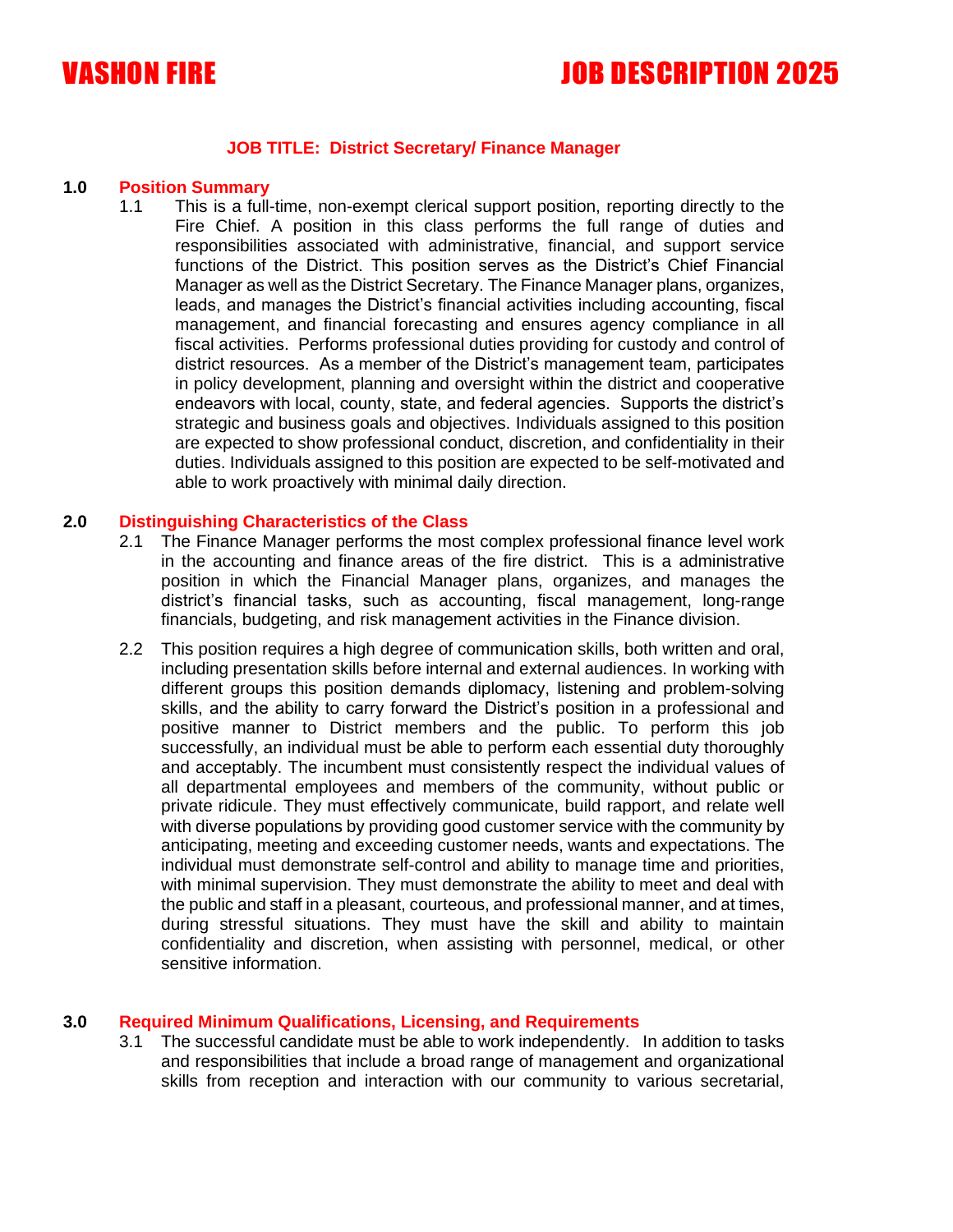# **JOB TITLE: District Secretary/ Finance Manger**

accounting, District Board oversight, and the day-to-day operations of the District the position requires:

- 3.2 MINIMUM REQUIREMENTS
	- This position requires a high school diploma or equivalent and college coursework in accounting, or a closely related field; graduation from an accredited college or university with a degree in one of these areas is desired. Education must be supplemented by three years of increasingly responsible administrative experience. Any combination of education and experience may be substituted as long as it provides the desired skills, knowledge, and abilities to perform the essential functions of the job.
	- Must possess a valid Washington State driver's license (or be able to obtain one) without record of suspension or revocation in any state and continuously maintain a valid Driver's license.
	- Successfully pass a medical drug and alcohol screening, psychological examination, and criminal background check.
	- Be insurable and bondable under District's existing vehicle and umbrella liability insurance carrier and Washington State Law.
	- Experience / proficiency in Microsoft Office (Outlook, Excel, Word, PowerPoint, Teams, etc.) and file sharing PC systems
- 3.3 Trainings to be completed immediately upon hire:
	- Open Public Meetings Act (OPMA)
	- Public Records Act (PRA)
	- Springbrook (previously known as BIAS) Financial Software
	- Department of Retirement Systems Employer Reporting Application (DRS ERA)
	- Health Insurance Portability and Accountability Act (HIPAA)

#### **4.0 Preferred Qualifications, Licensing, and Requirements**

- A Bachelor's degree in Accounting, Economics, Finance, or other relevant subject matter.
- Five years of experience in a position with similar responsibilities.
- Obtain a Notary bond.
- Languages: Spanish oral and written
- Experience with or capable of learning data-entry systems such as DRS ERA, Springbrook or other accounting software, Bamboo or HRIS software, website or HTML, and other online account systems.
- Extensive knowledge of advanced financial, accounting and auditing principles and procedures.
- Experience with and ability to learn and adapt to new software applications on a personal computer.
- Experience with public agency finances at the managerial level.

## **5.0 Knowledge, Skills, and Abilities**

- Participate as a team member establishing and maintain effective working relationships, as required by the work assignments.
- Type at an acceptable level of proficiency as required by the position and have advanced computer experience by demonstrating skills in office management software, such as word processing, spreadsheet programs, databases, internet and e-mail.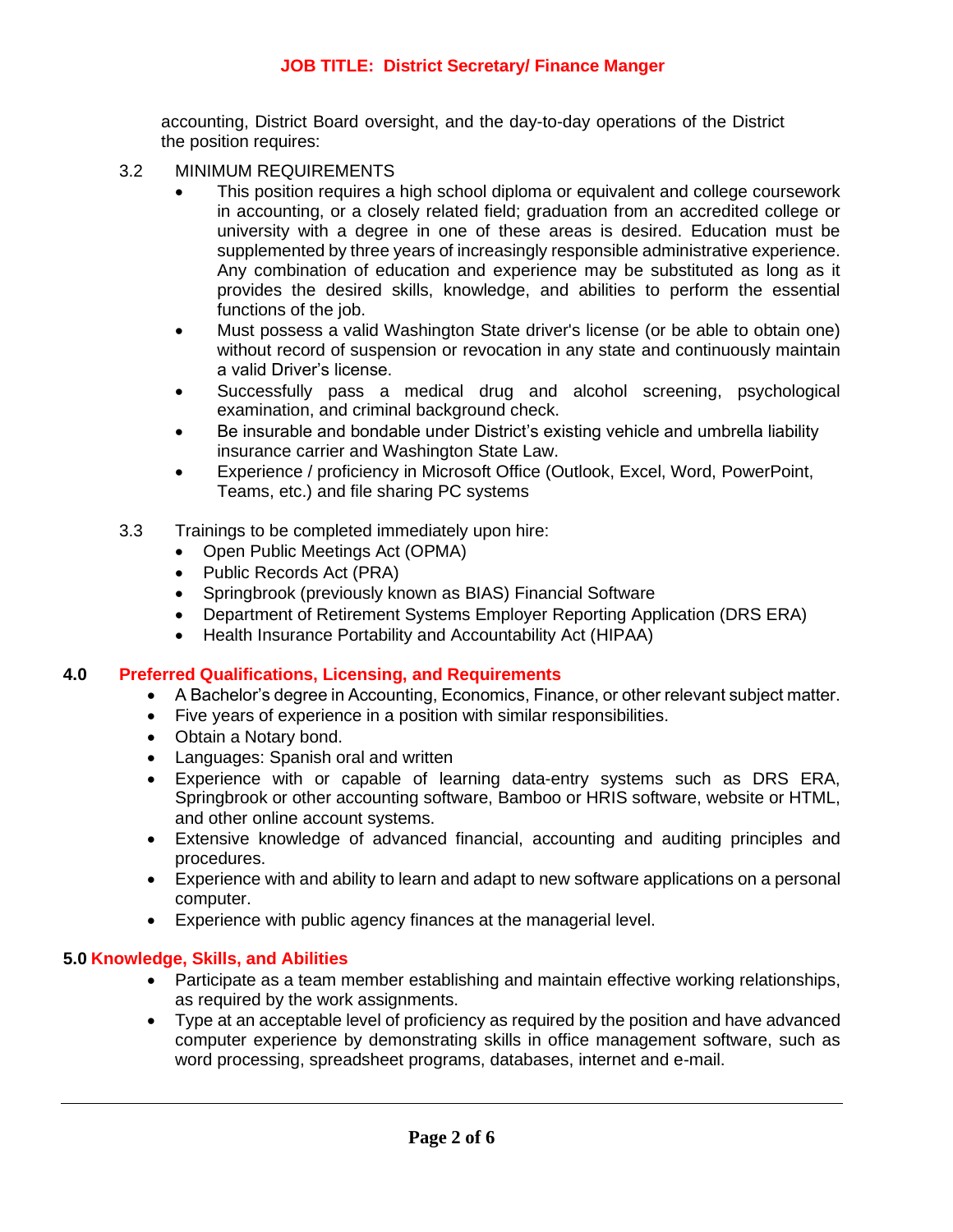- Work independently, demonstrate time management and organizational skills, and work under stressful conditions.
- Demonstrate a wide variety of clerical tasks, such as letter composition, report format, basic bookkeeping, filing, record-keeping, English grammar and spelling.
- Proficiently operate standard electronic office equipment, such as photocopy machines, postage meters, multi-line phone systems and personal computers.
- Establish day-to-day work priorities.
- Perform assigned projects, requiring independent research and judgment.
- Maintain State-of-the-Art skills for this position through classes, seminars and conferences, as provided by the District.
- Read and interpret documents, such as safety rules, policies and procedures, and administrative/financial procedural manuals.
- Communicate in the English language, orally and in writing.
- Compute percentage rates and other calculations necessary, to apply accounting functions.
- Maintain knowledge of District and Community Resources.
- Consistently and effectively communicate District branding through written and oral communications.

# **6.0 Performance Standards**

- Quarterly check-ins for first year of employment to be integrated into the District-wide review system which includes peer reviews, supervisor review, and a self-evaluation.
- Check-ins and reviews will focus on quality of work, attendance, and ability to meet expectations.

# **7.0 Working Conditions/Physical Demands**

The physical demands described here are representative of those that must be met by an employee to successfully perform the essential functions of this job. Reasonable accommodations may be made to enable individuals with limited disabilities; however, accommodations may not be available for the essential functions listed above, due to bona fide occupational requirements.

While performing the duties of this job, the employee is regularly required to sit, use hands to handle or feel objects, tools, or controls, reach with hands and arms, as well as speak and hear. The employee is frequently required to stand, walk, stoop, and kneel. The employee must regularly lift and/or move up to 10 pounds and occasionally lift and/or move up to 25 pounds. Specific vision abilities required by this job include close vision, distance vision, color vision, peripheral vision, depth perception and the ability to adjust focus.

While performing the duties of this job, the employee regularly works under some of the conditions described above. Work is normally performed indoors in an office environment. At times, the employees may find themselves in psychologically demanding environments, involving emotional, psychological, or medical stress. The noise level is usually quiet, however, can be loud at times during emergency calls transmitting throughout the fire station.

# **8.0 Examples of Work**

The examples of duties are intended only as illustrations of the various types of work performed. The omission of specific statements of duties does not exclude them from the position if the work is similar, related or a logical assignment to the position.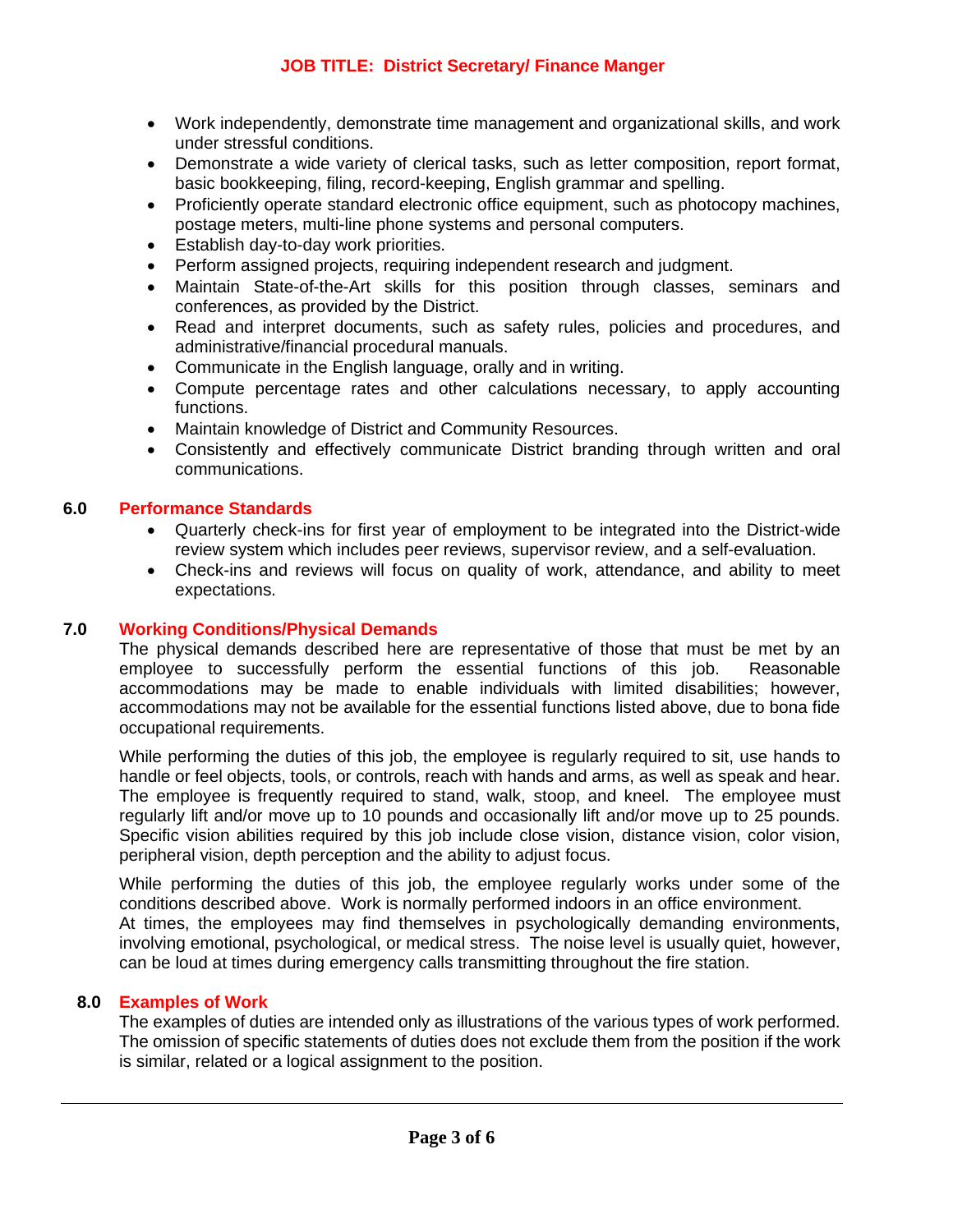## 8.1 DISTRICT SCRETARY

- Knowledge of Fire District Law, Open Public Meetings Act, Open Public Records Act, and Fire District Law.
- Is responsible for Board Meetings to ensure compliancy with Open Public Meeting Act.
- Prepares agendas, revises Standard Operating Guidelines (SOGs), composes resolutions and records proceedings of Board of Commissioner meetings, including taking minutes.
- Generate, distribute and archive agendas, reports and related packets/materials, ensuring accurately executed documents are completed by the appropriate party.
- Serves as a member of the Board of Trustees for the local Board of Volunteer Firefighters (BVFF).
- Assists the Board of Commissioners with requests for information, reports, and/or records.
- Files and retrieves contracts, employment, professional services, revenue, and labor.
- Complies information and data for Public Records requests.
- Serves as recording secretary for the Board of Fire Commissioners.
- Attending evening meetings (usually twice a month)
- Takes, transcribes, and maintains accurate Board meeting minutes
- Prepares meeting agenda and packets, posts agenda and special notices ensuring timely distribution, including proper posting as required by state statutes
- Maintains projected agenda information
- Provide the Fire Chief with a summary of actions and follow-up items from Board meetings
- Interpersonal skills using tact, patience, and courtesy.

# 8.2 FINANCE MANAGER

- Performs professional accounting duties related to cash management, budget, revenue accounting, accounting reconciliation and adjustment.
- Oversees and takes responsibility for preparing all financial statement and reports as well as identifies and resolves problems in payroll, expenditure, revenue, taxes, accounting, budget, and other technical financial records in a regular and timely fashion which include accounts payable reconciliation, accounts receivable reconciliation, cash flow reporting, balance sheet audits, monthly, quarterly, and annual payroll, technical financial and tax reports.
- Reconciles and verifies the accuracy of all accounting processes, records and reports and their compliance with generally accepted accounting and budgeting principles and practices
- Provide relevant financial information to the Board of Fire Commissioner and/or the Chief.
- Prepares financial reports for Board of Commissioners meeting packets.
- A working knowledge of the State's BARS Codes and their management.
- Manage payroll with issuance of semi-monthly paychecks (and their necessary deductions) related State and Federal taxes and payments.
- Plans, organizes, and manages the district's financial accounting activities: payroll, accounts receivable, accounts payable, fixed assets, inventory, ambulance billing.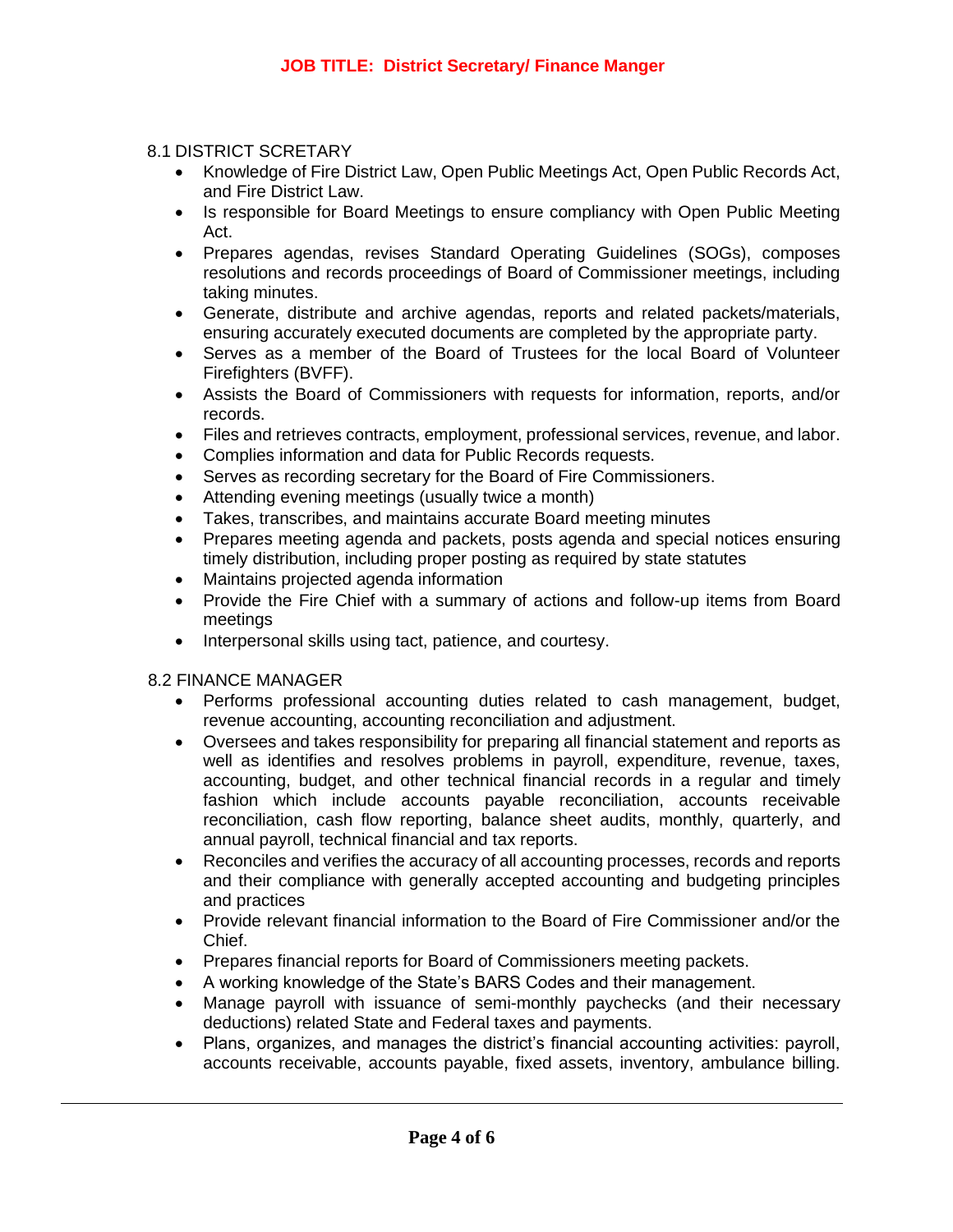# **JOB TITLE: District Secretary/ Finance Manger**

Balances revenues, expenditures, and debt issuance; provides financial analysis, and audit guidance.

- Create and/or maintain a series of financial controls and procedures for all agency business operations.
- Assists the Fire Chief with development of labor contract proposals and bargaining strategies, is a member of the negotiating team, and administers collective bargaining agreements.
- Maintains agency accounts including voucher & warrant oversight and management.
- Responsible for the various ledgers including cash disbursements, cash receipts, accounts payable, month-end payroll summary, accounts receivable and journal entries to adjust the general ledger.
- Ability to create and manage the agency's annual budgets.
- Through understanding of budgetary and accounting principles practice and policies.
- Monitors and approves division expenditures in accordance with district policies and principles of sound fiscal management. Oversees accounts receivable/payable and accounting duties, reconciles petty cash and travel expense accounts monthly, maintains and continually updates computer records of all official transactions.
- Primary contact for the State Auditor and prepares all documents for the District's annual audit to include the District's Annual Report. Oversees the entire audit process for the District. Develops financial controls and procedures to address audit requirements.
- Analyzes complex financial data and extracts and defines relevant information; interprets data for the purpose of determining past financial performance and/or to project a financial probability.
- Prepares spreadsheets, tables, charts, and graphic materials.

## 8.3 AUXILIARY RESPONSIBILITES:

- Engagement and management role with Scouting & Explorer Programs.
- Assist in the planning and implementation of district events. (For example, the Annual Open House Event).
- District's Financial Manager/Management in conjunction with the staff of the Emergency Operations Center, when activated, during localized and regional emergencies and/or disasters.
- Provide administrative assistance to Chief Officers and work collectively with the IT Manager.
- Performs front office duties as assigned by the Fire Chief.
- Participate as a Senior Advisor to the Chief Officers with within the Administration Team.

## **9.0 Definitions**

This sub-section intentionally left blank.

#### **END**